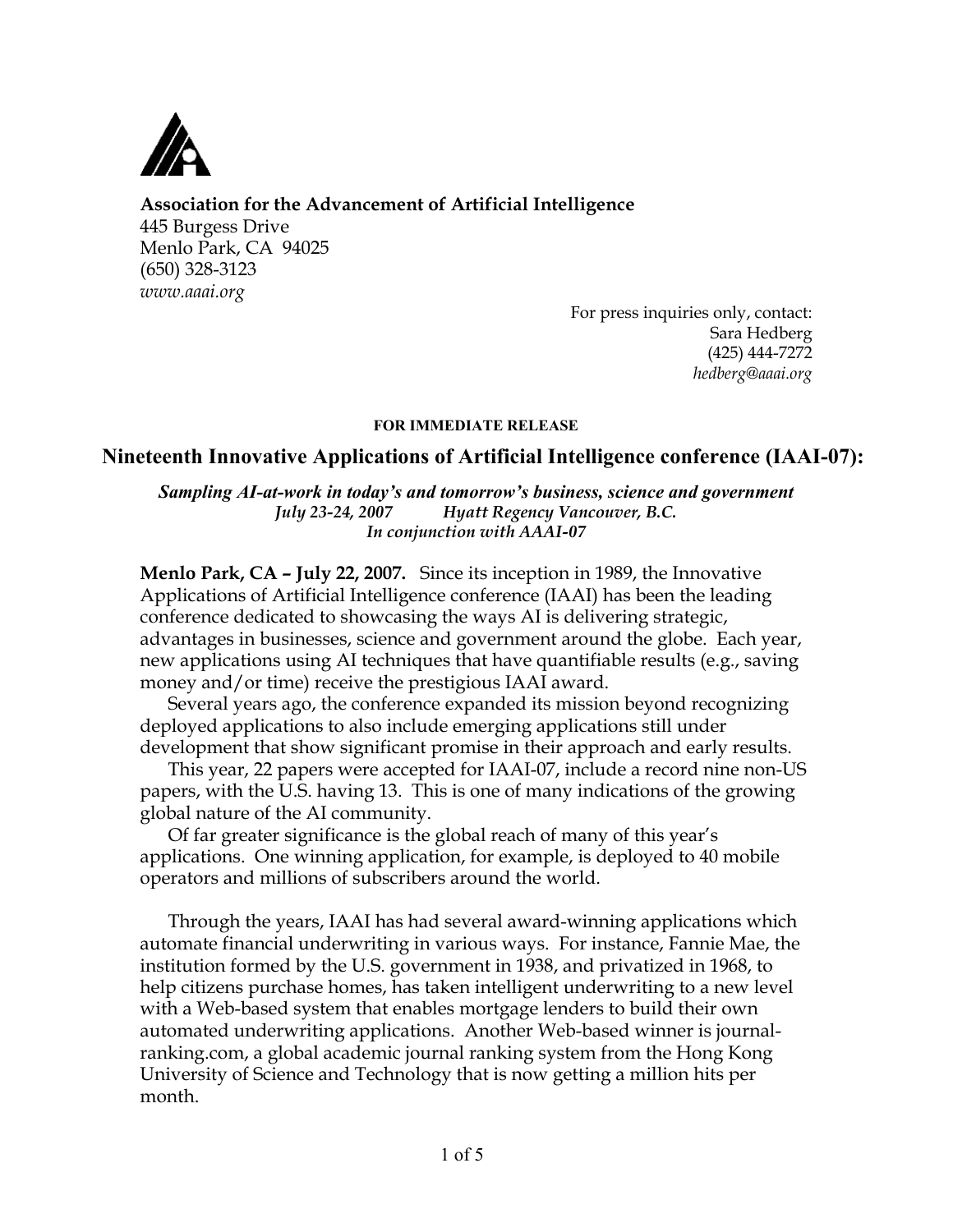Since the emergence of data mining technology in the early 1990s, IAAI has also recognized a number of innovative DM applications. This year, IAAI recognizes the first innovative intelligent application to be deployed on the Semantic Web. It provides access to a virtual solar-terrestrial observatory – a concatenation of heterogeneous observational datasets that appear as if all resources are organized, stored and retrieved/used in a common way. In addition to the IAAI paper that will be presented on this system, it will also be shown at the Intelligent Systems Demonstrations during the conference.

For those interested in cooperating robots, Kiva Systems (U.S.) has received an award for a production system that coordinates hundreds of cooperating, autonomous robotic vehicles in warehouses.

These are a few examples of the high-impact applications honored at this year's IAAI conference. A brief description of each application and the conference's world-class invited speakers follows.

A CD containing all of the IAAI papers can be obtained from AAAI Press http://www.aaai.org/Press/Proceedings/proceedings.php

### **IAAI-07 Applications**

All papers and invited speakers will be in the Regency B room at the Hyatt Regency in Vancouver, B.C.

**Machine Learning** (Tuesday, July 24, 10:20 - 11:20 a.m.)

• Stochastic Optimization for Collision Selection in High Energy Physics (Emerging)

University of Texas Austin; University of California Irvine (U.S.) AI has begun to play a critical role in basic science research such as in this high energy physics application which aids in precision measurements that elucidate the underlying structure of matter produced in high energy particle accelerators.

• Adaptive Timeout Policies for Fast Fine-Grained Power Management (Emerging)

Intel Research (U.S.)

An adaptive timeout power management technique for mobile appliances that executes in less than one millisecond, and is sufficiently simple to be deployed directly on a microcontroller.

**Space Applications** (Tuesday, July 24, 11:30 a.m. - 12:30 p.m.)

• Machine Learning for Automatic Mapping of Planetary Systems (Emerging)

Lunar & Planetary Institute (Texas); University of Colorado Boulder; University of Houston (U.S.)

Automates geomorphic mapping of planetary surfaces (previously drawn manually by a domain expert) with an accuracy rate of  $\sim$ 91%.

• The Virtual Solar-Terrestrial Observatory: A Deployed Semantic Web Application Case Study for Scientific Research (Deployed) \*\*\* Stanford University; McGuinness Associates; National Center for Atmospheric Research (U.S.)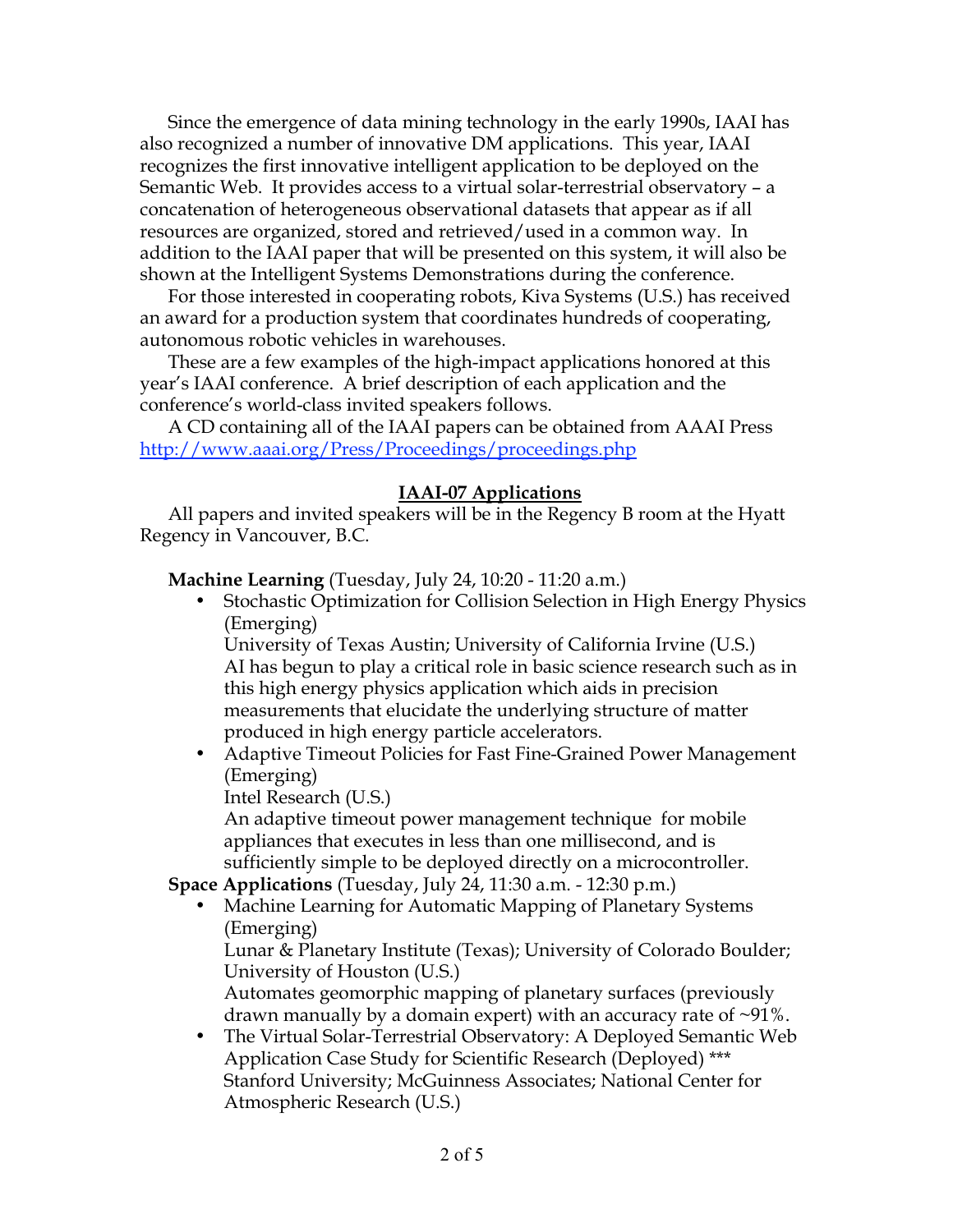Allows virtual access to a highly distributed and heterogeneous set of data giving appearance of common organization, storage and retrieval/use.

\*\*\* (This system can be seen at the Intelligent Systems Demonstrations during the conference.)

**Medical Applications** (Tuesday, July 24, 3:00 – 4:00 p.m.)

• Biomind ArrayGenius and GeneGenius: Web Services Offering Microarray and SHP Data Analysis via Novel Machine Learning Methods (Deployed) Biomind (U.S.)

Scientific post-genomic analysis

• Real-Time Identification of Operating Room State from Video (Emerging)

University of Maryland (U.S.)

Automatically determines the state of an ongoing operation from video for scheduling purposes.

**Information Systems** (Tuesday, July 24, 4:20 - 5:20 p.m.)

- Using AI for e-Government Automatic Assessment of Immigration Application Forms (Deployed)
	- City University of Hong Kong (PRC)
- Journal-Ranking.com: An Online Interactive Journal Ranking System (Deployed)

Hong Kong University of Science and Technology & Red Jasper Ltd., Hong Kong (PRC)

Website for global academic journals; gets 1 million hits/month **Agents** (Wednesday, July 25, 9:00 – 10:00 a.m.)

- Coordinating Hundreds of Cooperative, Autonomous Vehicles in Warehouses (Deployed)
	- Kiva Systems (U.S.)

First commercially available, large-scale autonomous robot system

• A Multi-Agent Approach to Distributed Rendering Optimization (Emerging)

University of Castilla (Spain); Software Competence Center GmbH, (Austria)

A novel approach to generating photorealistic 2D digital images from the abstract description of a 3D screen.

**Decision Support** (Wednesday, July 25, 11:30 a.m. – 12:30 p.m.)

- MasDISPO: A Multiagent Decision Support System for Steel Production and Control (Deployed) DFKI GmbH (Germany)
- Optimizing Anthrax Outbreak Detection Using Reinforcement Learning (Emerging) McGill University (Canada)

**Business Automation** (Wednesday, July 25, 1:50 - 2:50 p.m.)

• The VITA Financial Services Sales Support Environment (Deployed) University of Klaginfurt (Austria)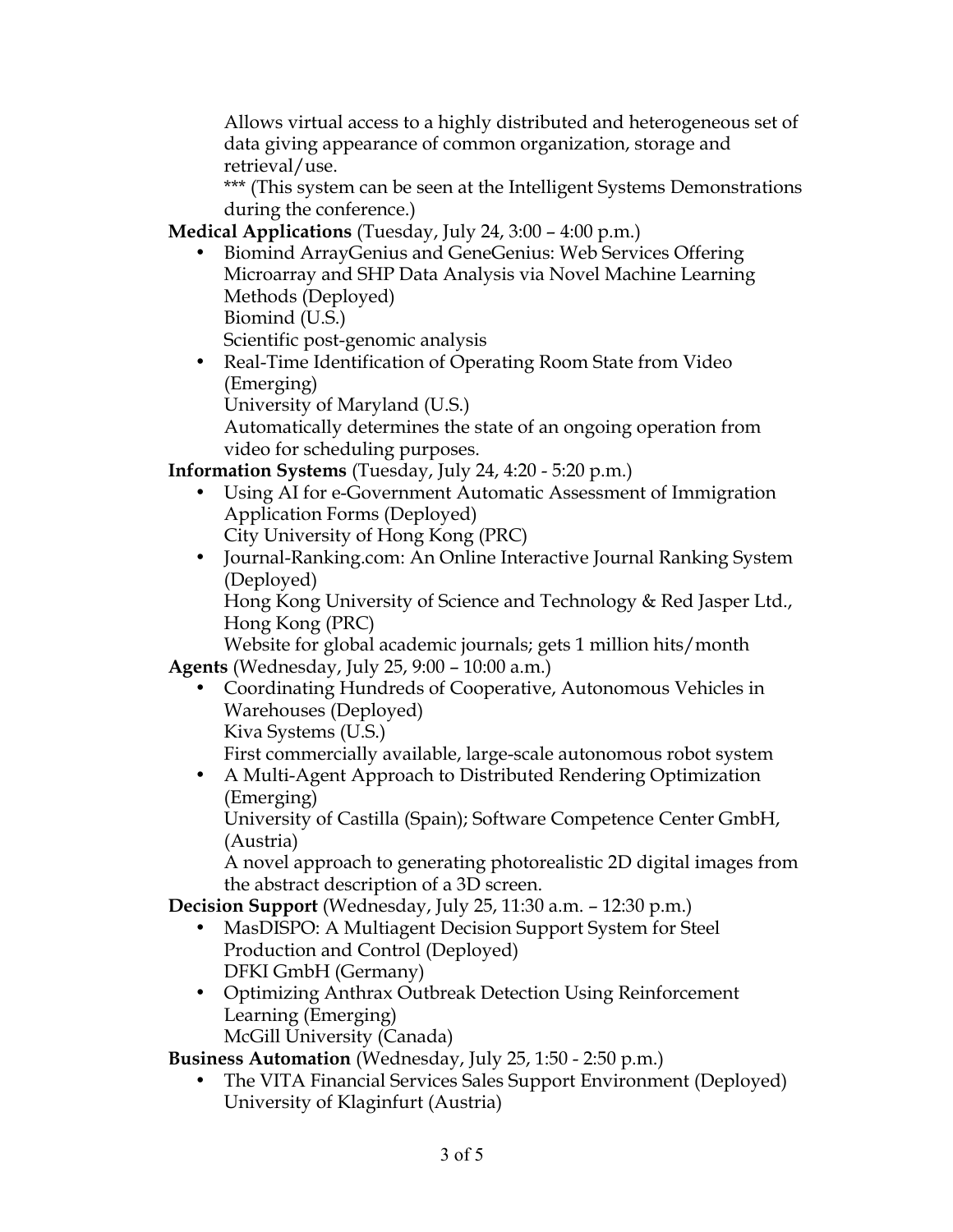Deployed in Hungary; Web-based sales product & service recommender development environment

• Custom DU® - A Web Based Business User Driven Automated Underwriting System (Deployed) Fannie Mae (U.S.) Web delivered

**Human Computer Interaction** (Wednesday, July 25, 3:00 - 4:00 p.m.)

• Enabling Intelligent Content Discovery on the Mobile Internet (Deployed)

Changing Worlds Ltd. (Ireland)

Deployed to 40 mobile operators and millions of subscribers around the world.

• Supporting Feedback and Assessment of Digital Ink Answers to In-Class Exercises (Emerging)

Massachusetts Institute of Technology Science and AI Lab (U.S.) The Classroom Learning partner supports a continuous feedback cycle between student and teacher, assessing students' mastery of new material presented in class. CLP consists of a network of Tablet PCs and software for posing questions to students. It interprets their handwritten answers, and aggregates the answers into equivalence classes, each of which represents a particular level of understanding or misconception of the material.

**Planning and Workflow** (Wednesday, July 25, 4:20 - 5:20 p.m.)

- Optimal Multi-Agent Scheduling with Constraint Programming (Emerging)
	- Cornell University (U.S.); University of Bologna (Italy)
- Wings for Pegasus: Creating Large-Scale Scientific Applications Using Semantic Representations of Computational Workflows (Emerging) University of Southern California, Information Sciences Institute (U.S.) Scientific communities are increasingly sharing resources including data repositories, services, instruments and computing resources. This system computes workflows to manage these very heterogeneous resources.

# **Agents in Virtual Environments** (Thursday, July 26, 11:30 a.m. - 12:30 p.m.)

- An Integrated Development Environment and Architecture for Soar-Based Agents (Emerging) Bar Ilan University (Israel) Development and deployment environment for coding agents situated in a complex dynamic virtual world.
- RETALIATE: Learning Winning Policies in First-Person Shooter Games (Emerging) Lehigh University (U.S.)

**Machine Learning** (Thursday, July 26, 1:50 - 1:50 p.m.)

• Adaptive Traitor Tracing with Bayesian Networks (Emerging) IBM Research; University of California Santa Cruz (U.S.)